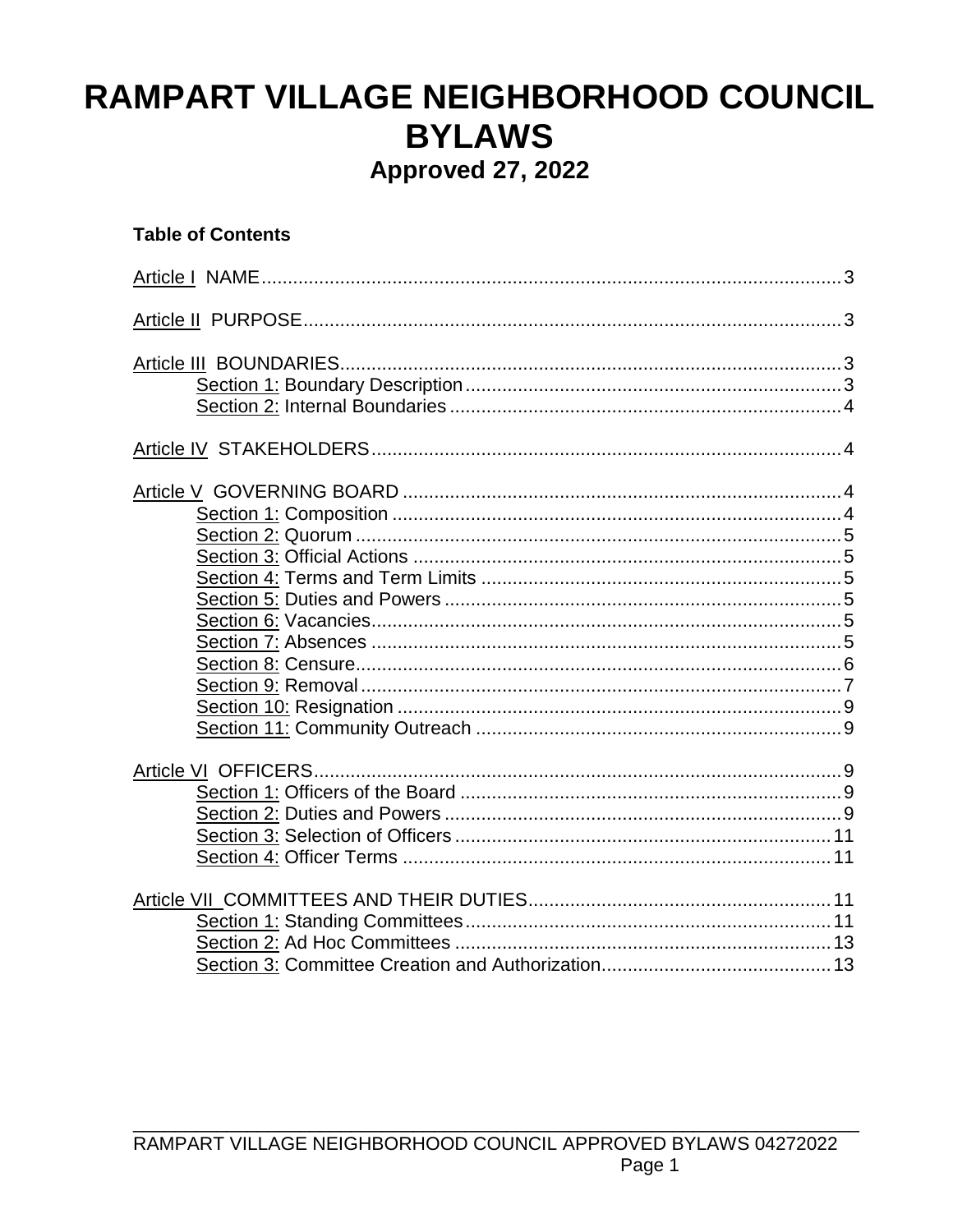| Section 5: Restrictions on Candidates Running for Multiple Seats 16 |  |
|---------------------------------------------------------------------|--|
|                                                                     |  |
|                                                                     |  |
|                                                                     |  |
|                                                                     |  |
|                                                                     |  |
|                                                                     |  |
|                                                                     |  |
|                                                                     |  |
| ATTACHMENT A - Map of Neighborhood Council Boundaries 19            |  |
|                                                                     |  |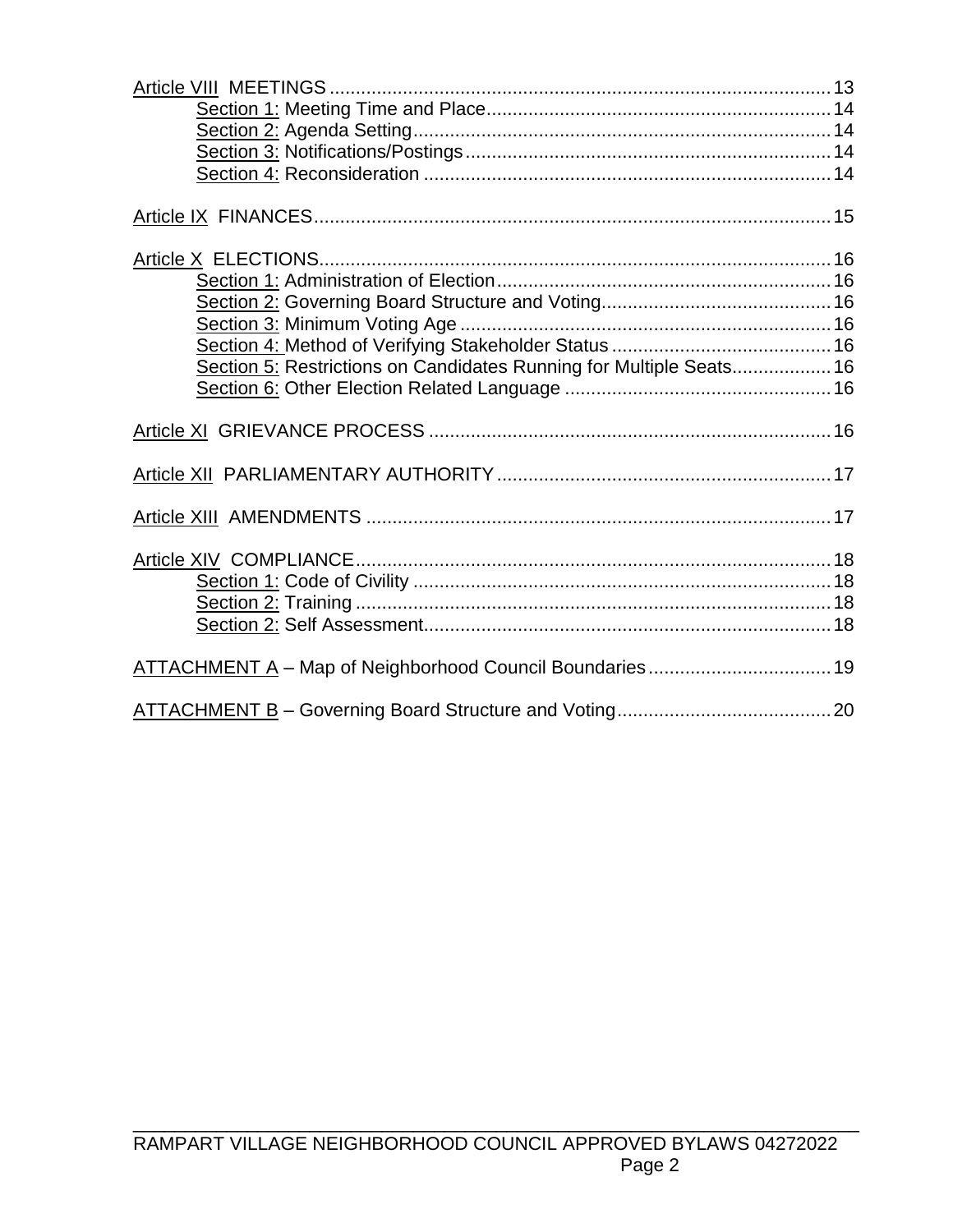## **ARTICLE I NAME**

The NAME of the Neighborhood Council shall be the **Rampart Village Neighborhood Council**  (hereinafter referred to as "RVNC"), as officially recognized by the Los Angeles citywide system of Neighborhood Councils.

## **ARTICLE II PURPOSE**

- A. The purpose of the RVNC shall be: To provide a forum for the open discussion and deliberation of community issues and to engage its stakeholders to collaborate on matters affecting the community. The RVNC will serve as a voice for the Rampart Village community within the City's decision-making process, and advocate in the best interest of the neighborhood for the improvement of its quality of life.
- B. The policy of the RVNC shall be:
	- 1. To create a forum to enable any individual or group to speak out on any issue affecting the community, on which the individual or group would like to be heard.
	- 2. To have fair and transparent procedures that inform RVNC Stakeholders of matters involving our community in a way that is tailored to provide opportunities for involvement in the decision-making process.
	- 3. To respect the dignity and expression of viewpoints of all individuals, groups, and organizations involved in this neighborhood council.
	- 4. To remain non-partisan in regards to political affiliation including, but not limited to, the elections process for the governing body and committee members.
	- 5. To prohibit discrimination against any individual or group on the basis of race, religion, color, creed, national origin, ancestry, sex, sexual orientation, gender identity/expression, age, disability, marital status, income, or political affiliation.

## **ARTICLE III BOUNDARIES**

## **Section 1: Boundary Description**

NORTH: 101 freeway from Vermont Avenue east to Benton Way

SOUTH: 6th Street from Vermont Avenue east to Rampart Blvd., including the shared public facilities of LaFayette Park and Felipe de Neve Library located within Lafayette Park. The boundaries for Lafayette Park are from the intersection of 6th Street and Lafayette Park Place, south on Lafayette Park Place to Hoover Street, north on Hoover Street to Wilshire Blvd., west on Wilshire Blvd to Commonwealth Avenue, north on Commonwealth Avenue to the southern property line of the Superior Court Building, along the southern and eastern property lines of the Superior Court Building to 6th Street, east on 6th Street to Lafayette Park Place. The Felipe de Neve Library is located inside LaFayette Park, on the north side of the Park along 6th Street.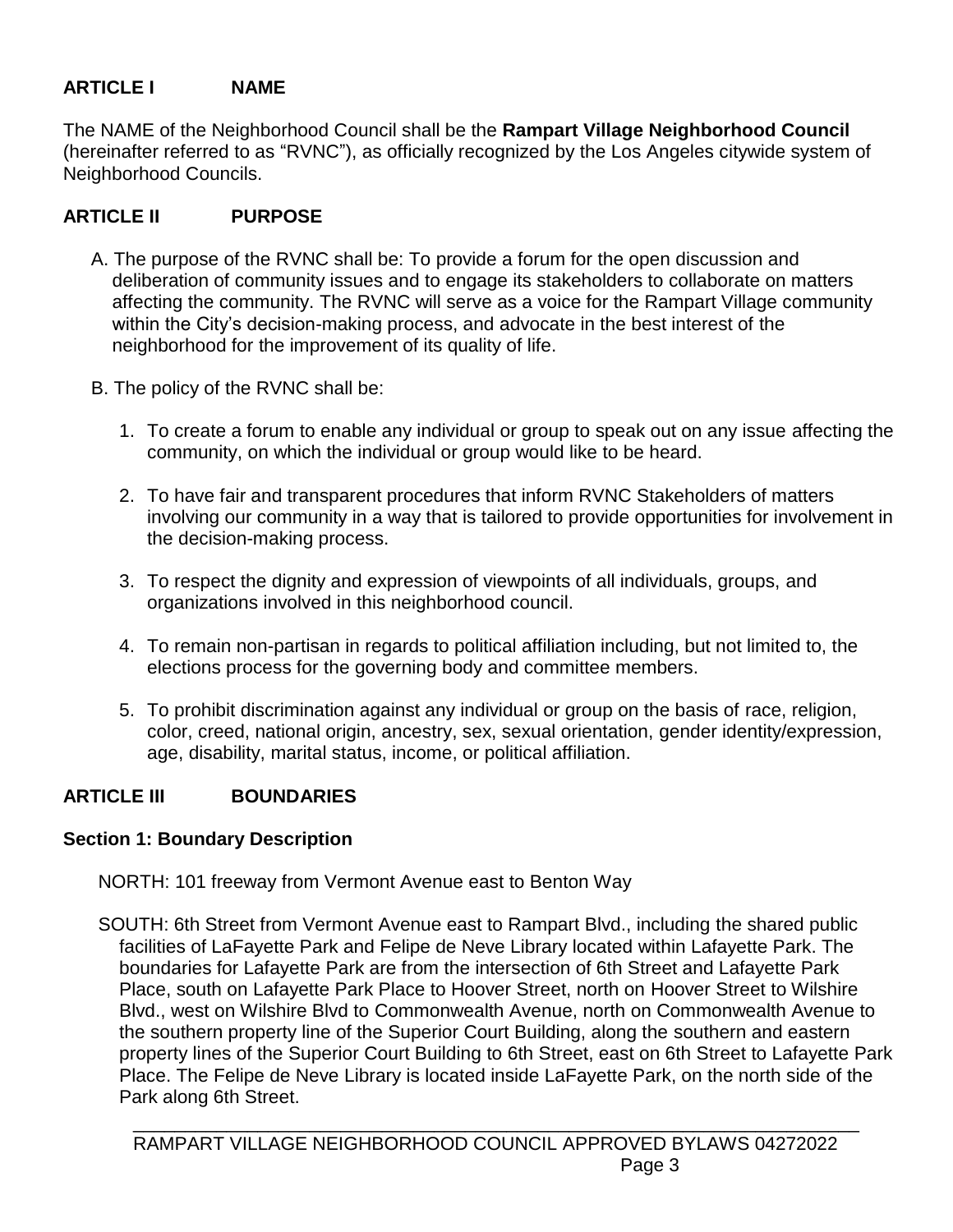EAST: Benton Way from the 101 Freeway south to 3rd Street; 3rd Street from Benton Way east to Rampart Blvd; Rampart Blvd from 3<sup>rd</sup> Street south to 6th Street

WEST: Vermont Avenue from the 101 Freeway south to 6th Street

The boundaries of the RVNC are set forth in Attachment A – Map of Rampart Village Neighborhood Council.

Shared Asset: Lafayette Park shared with MacArthur Park Neighborhood Council and Wilshire Center-Koreatown Neighborhood Council.

**Section 2: Internal Boundaries:** Not applicable.

# **ARTICLE IV STAKEHOLDERS**

Neighborhood Council membership is open to all Stakeholders. A "Stakeholder" shall be defined as any individual who:

(1) Lives, works, or owns real property within the boundaries of the neighborhood council; or

(2) Is a Community Interest Stakeholder, defined as an individual who is a member of or participates in a Community Organization within the boundaries of the neighborhood council.

A "Community Organization" is an entity that has continuously maintained a physical street address within the boundaries of the neighborhood council for not less than one year, and that performs ongoing and verifiable activities and operations that confer some benefit on the community within the boundaries of the neighborhood council. A for-profit entity shall not qualify as a Community Organization. Examples of Community Organizations may include Chambers of Commerce, houses of worship or other faith-based organizations, educational institutions, or non-profit organizations. They can also include neighborhood associations, homeowners, apartment, condominium, or resident associations, school/parent groups, senior groups, youth groups, business improvement districts, service associations, park advisory boards, boys & girls clubs, cultural groups, environmental groups, neighborhood watch, and police advisory board groups

[The definition of "Stakeholder" and its related terms are defined by City Ordinance and cannot be changed without City Council action. See Los Angeles Administrative Code Section 22.801.1].

# **ARTICLE V GOVERNING BOARD**

## **Section 1: Composition**

The RVNC shall be governed by a Board of Directors ("Board") consisting of eleven (11) Board members representing the following designated categories:

- (A) One (1) resident tenant representatives
- (B) One (1) business representative
- (C) One (1) homeowner representatives
- (D) One (1) student youth representative [age fourteen (17) to seventeen (17)]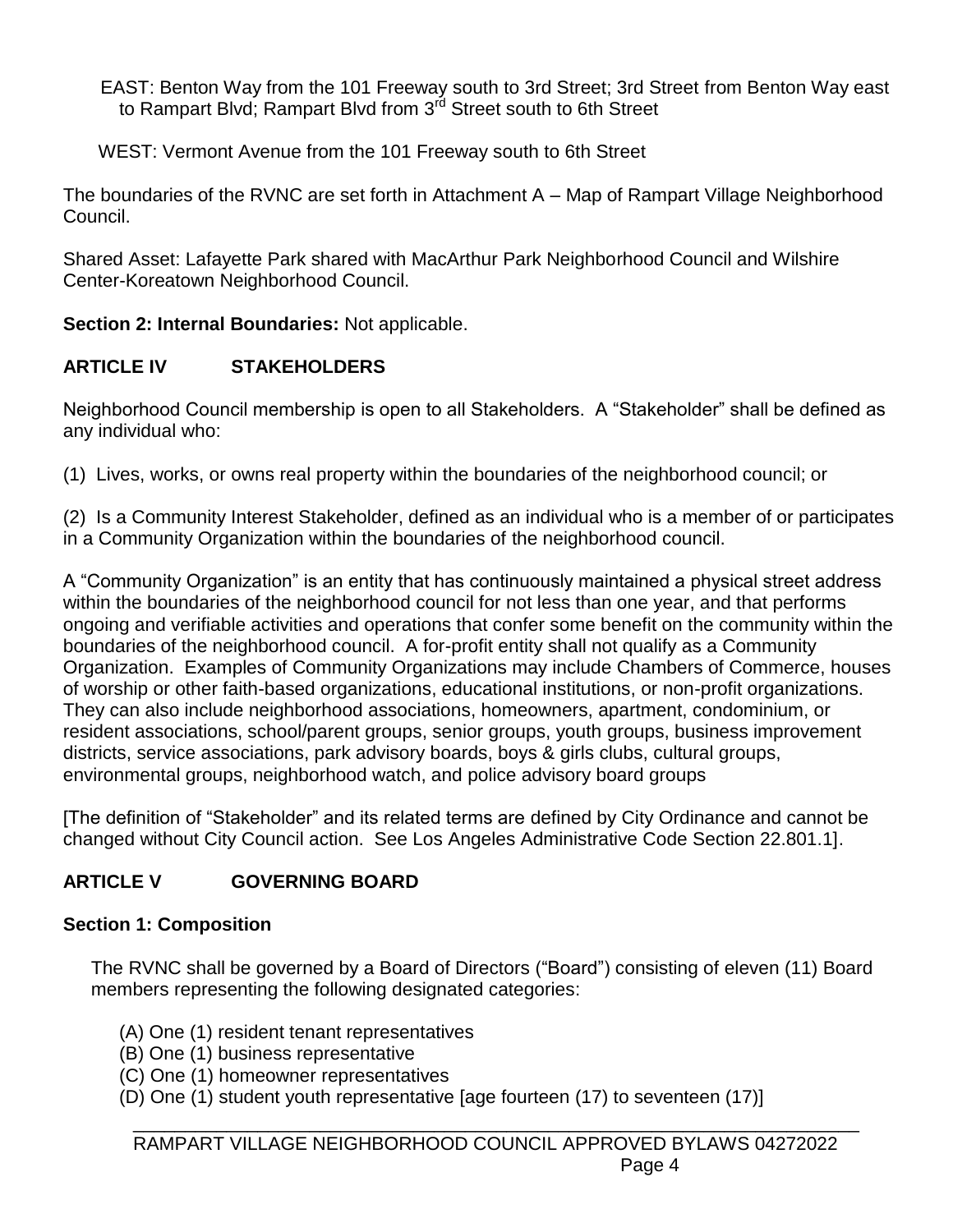- (E) One (1) community based organization representative
- (F) Five (5) at-large representatives
- (G) One (1) community interest (formerly factual basis) representative

Any designated seat which remains vacant for more than sixty (60) days following a RVNC election or resignation shall revert to an at-large seat for the remainder of the current term.

The Board must to the extent possible reflect the diversity of the RVNC's Stakeholders. Accordingly, no single stakeholder group shall comprise a majority of the Neighborhood Council's governing body, unless extenuating circumstances are warranted and approved by the Department of Neighborhood Empowerment ("Department").

Any Stakeholder as defined in Article IV of the Bylaws shall be eligible to become a member of the Board. General membership in the Neighborhood Council is open to all RVNC Stakeholders. All seats, except for student youth seat, will require minimum age of 18.

## **Section 2: Quorum**

A quorum for any meeting of the Board shall be six (6) Board members.

## **Section 3: Official Actions**

A simple majority vote by the Board members present, not including abstentions, at a meeting at which there is a quorum shall be required to take official action, unless specified otherwise in these Bylaws.

Votes of the RVNC Board may be by a roll call vote or signed ballot with the understanding that any person in attendance at the meeting may request a verbal roll call vote. The vote of each member is to be recorded. The Board cannot vote by secret ballot.

No proxy voting will be allowed. If less than eighteen (18) years of age, the board member shall be precluded from voting on financial matters, such as neighborhood council expenditures, financial reports, annual budgets, contracts, and recommendations to enter into contracts

## **Section 4: Terms and Term Limits**

A Board member office term shall be defined as two (2) years. Each term shall begin within thirty (30) days following the certification of election results. The incumbent Board members will continue in their duly elected/appointed positions until a new Board is seated. There are no term limits.

## **Section 5: Duties and Powers**

The primary duties of the Board shall be to govern the RVNC and to carry out its objectives. No individual member of the Board shall speak for the Board or otherwise publicly represent a Board position unless authorized to do so by the President or the Board, by official action. The President of the Board, by official action, may delegate to any Board member or stakeholder the authority to present before any public body an approved RVNC position previously adopted by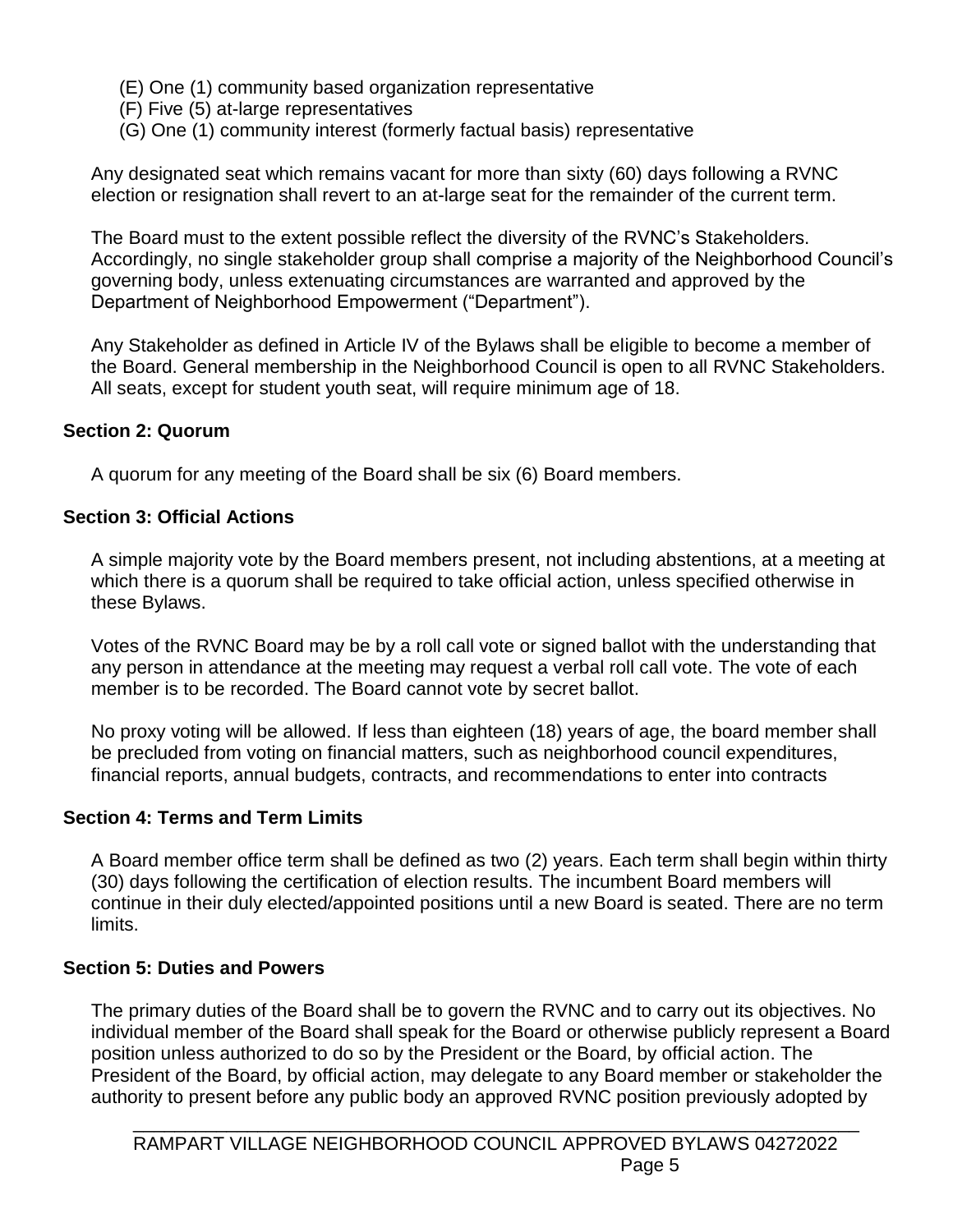the Board or a statement that the RVNC has had insufficient time to develop a position or recommendation on a matter before that body.

## **Section 6: Vacancies**

When a vacancy occurs, it shall be filled by a majority vote of the remaining Board. The newly appointed Board member shall complete the term of the member he/she is replacing. The Board shall make good faith efforts to fill vacant seats with stakeholders that reflect the diversity and special interests of the Rampart Village community.

## **Section 7: Absences**

Any Board member who misses three (3) scheduled consecutive RVNC Board meetings or, six (6) total RVNC Board meetings during any twelve (12) month period will be automatically removed from the Board. Each Board member absence shall be recorded in the RVNC's meeting minutes and that, upon missing the required number of RVNC Board meetings for removal, the RVNC Vice-President shall provide notice to that Board member that his/her seat has been declared vacant. Any meeting of the RVNC Board, scheduled and noticed as per the Brown Act, shall constitute a meeting for the purpose of determining Board member attendance.

## **Section 8: Censure**

The purpose of the censure process is to place a Board member on notice of misconduct and to provide the Board member with an opportunity to correct the misconduct. The Neighborhood Council ("Neighborhood Council") may censure any Board member at a regular or special meeting open to the public following a good-faith determination by the Neighborhood Council Board that the member has engaged in conduct that is contrary to rules and regulations applicable to the Board or that impedes the orderly business of Board operations. Grounds for censure include, but are not limited to, persistent disruptive conduct at meetings, violations or abuses of the Board's bylaws or rules, violations of the Code of Conduct, acting on behalf of the Board without authorization, and misuse or abuse of the censure or removal process by acting in bad faith.

The Board shall use the following procedure when censuring a Board member:

1. A motion to censure a Board member may be initiated by any three (3) Board members. Those Board members shall not constitute a majority of the quorum of any Neighborhood Council body, such as a committee. The motion shall be delivered to any officer of the Board or a specific officer or member of the Board as may be specified in the bylaws or standing rules of the Neighborhood Council. The motion shall be in writing and provide the specific facts and grounds for the proposed censure including the date(s) and specific conduct relied upon for the motion. The motion shall not be based upon conclusions, e.g., "for alleged violations of the Code of Conduct" but shall contain factual statements that describe conduct only and is not intended to embarrass or humiliate the board member.

2. The Board member, group of Board members or committee responsible for setting the final Board agenda shall include the motion on the agenda of the next regular or special Board meeting scheduled at least thirty (30) days following the delivery of the proposed censure motion.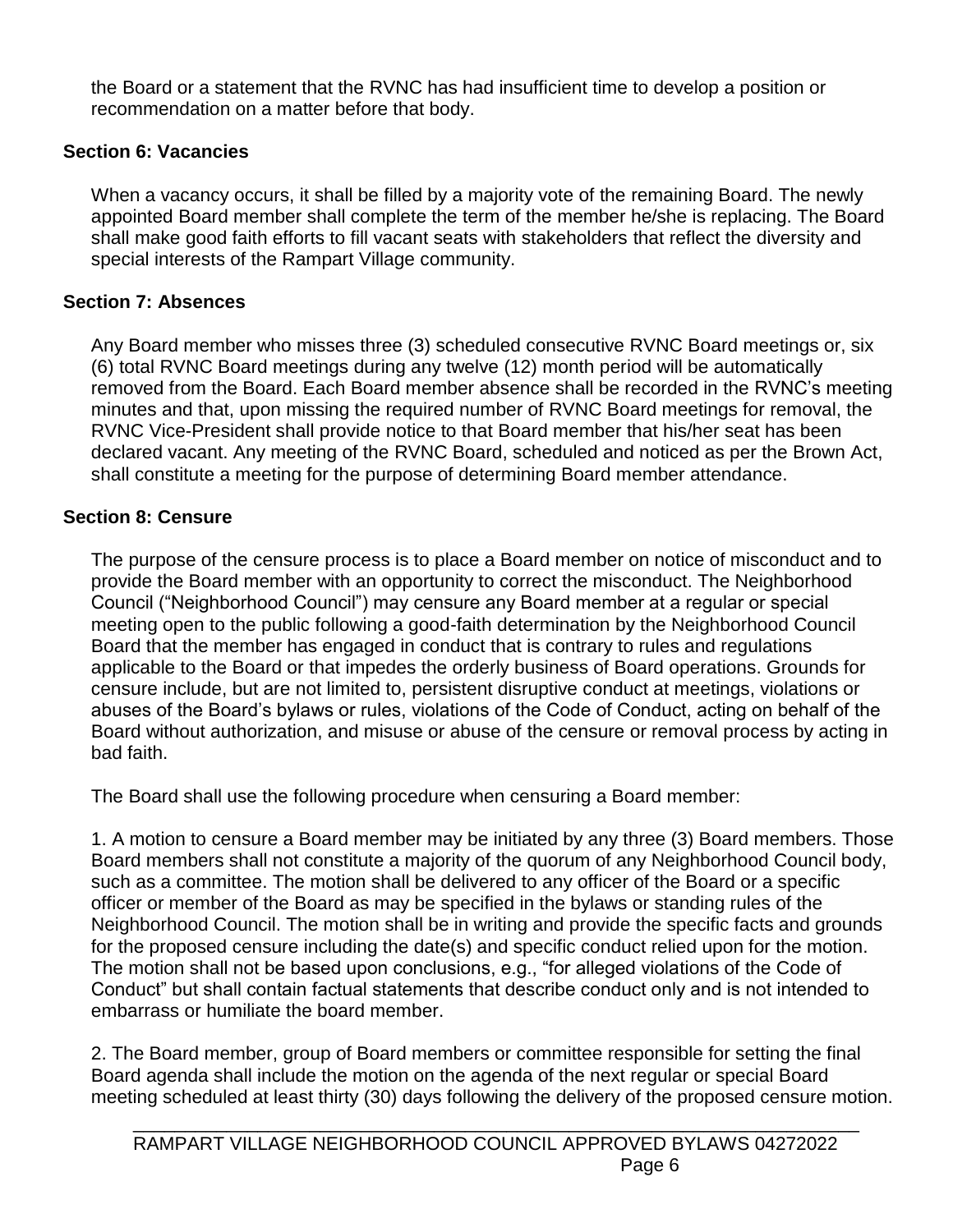3. The Board member subject to censure shall be given a minimum of thirty (30) days priorwritten notice, which may include email sent to the last email address on file with the Neighborhood Council, of any meeting at which the motion to censure will be considered. The notice shall provide the specific facts and grounds for the proposed censure as specified in 1 above. The Board shall also provide a copy of the notice to the Department of Neighborhood Empowerment a minimum of thirty (30) days prior to the meeting at which the motion to censure will be considered.

4. The Board member subject to censure shall be given a reasonable opportunity to be heard at the meeting, either orally or in writing, prior to the Board's vote on a motion of censure.

5. The Board shall decide by a majority vote of those present and voting whether or not the Board member should be censured. The Board member who is the subject of the censure motion shall not be counted as part of the majority present and voting and shall not be allowed to vote. For the purpose of censure motions, abstentions shall not be counted as votes.

6. In no event shall a motion to censure a board member be heard by the Neighborhood Council within sixty (60) days of the next scheduled Board election or selection.

## **Section 9: Removal of Governing Board Members**

Any Board member may be removed by the Neighborhood Council ("Neighborhood Council") for cause, following a good faith determination by the Board that the member has engaged in conduct that is contrary to rules and regulations applicable to the Board or that impedes the orderly business of Board operations. A Board member shall not be subject to removal under this Policy, unless the member has been censured at least once pursuant to the Board of Neighborhood Commissioners' ("Commission") Censure Policy. Grounds for removal include, but are not limited to, persistent disruptive conduct at meetings, violations or abuses of the Board's bylaws or standing rules, violations of the Code of Conduct, acting on behalf of the Board without authorization, and misuse or abuse of the censure or removal processes by acting in bad faith.

The Board shall use the following procedure when removing a Board member:

1. A motion to remove a Board member may be initiated by any three (3) Board members. Those Board members shall not constitute a majority of the quorum of any Neighborhood Council body, such as a committee. The proposed motion shall be delivered to any officer of the Board or a specific officer or member of the Board as may be specified in the bylaws or standing rules of the Neighborhood Council. The motion shall be in writing and provide the specific facts and grounds for the proposed removal action including the date(s) and specific conduct relied upon for the motion. The motion shall not be based upon conclusions, e.g., "for alleged violations of the Code of Conduct" but shall contain factual statements that describes conduct only and is not intended to embarrass or humiliate the board member. The motion to remove shall also include a copy of the prior censure motion and the date it was passed.

2. The Board member, group of Board members or committee responsible for setting the final Board agenda shall list and briefly describe the motion on the agenda of the next regular or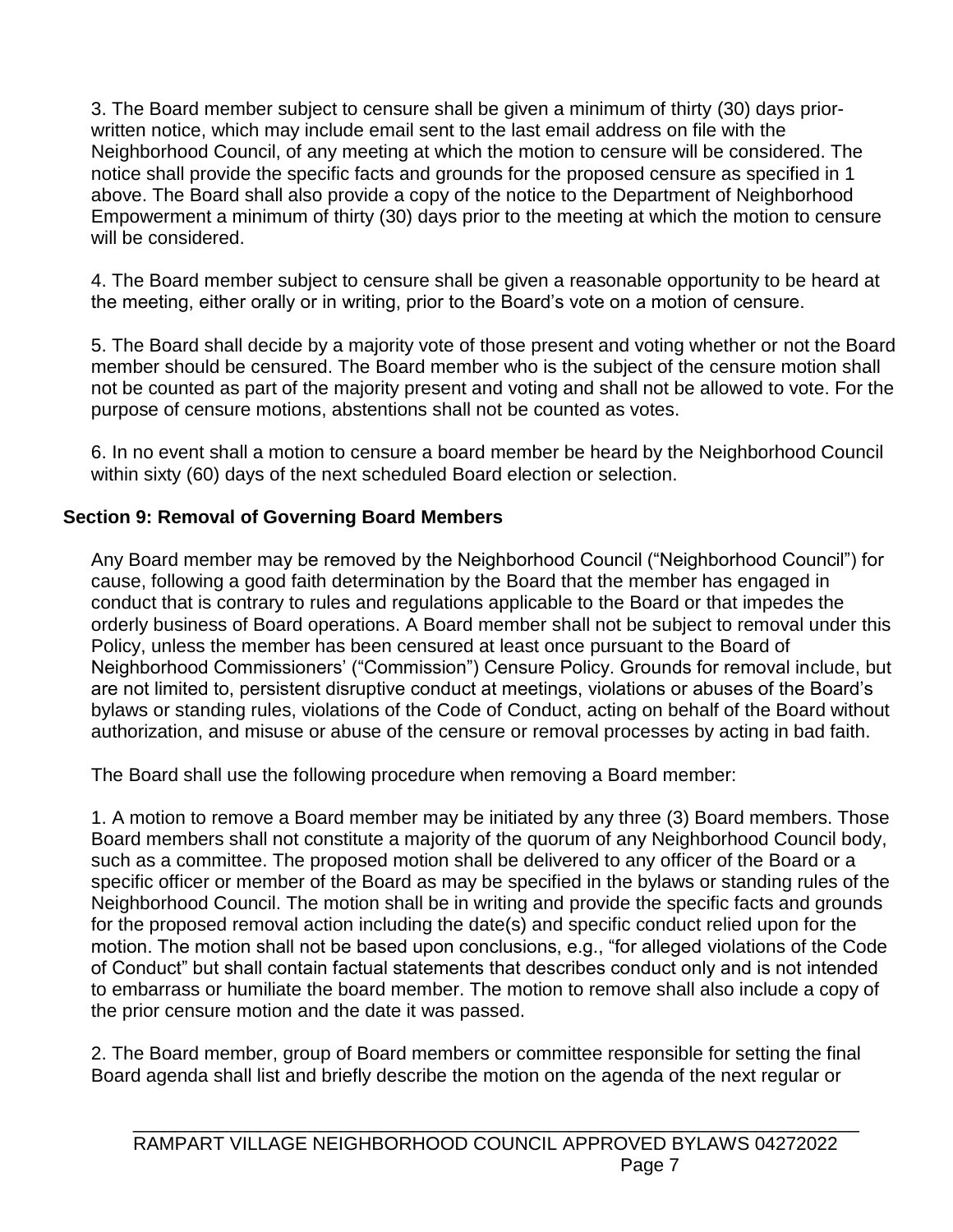special Board meeting scheduled at least thirty(30) days following the delivery of the proposed removal motion.

3. The Board member subject to removal shall be given a minimum of thirty (30) days prior written notice, which may include email sent to the last email address on file with the Neighborhood Council, of any meeting at which a motion to remove will be heard. The notice shall provide the specific facts and grounds for the proposed removal as specified in 1 above. The Board shall also provide a copy of the notice to the Department of Neighborhood Empowerment a minimum of thirty (30) days prior to any meeting at which a motion to remove will be considered.

4. The Board member subject to removal shall be given reasonable time to be heard at the meeting, either orally or in writing, prior to the Board's vote on a motion for removal.

5. The Board shall decide whether or not the Board member should be removed by an affirmative vote of two-thirds (2/3) of the currently sitting Board members. The Board member who is the subject of the removal motion shall not be allowed to vote and shall not be counted when determining the two-thirds (2/3) majority vote. For the purpose of the removal motion, abstentions shall not be counted as votes.

6. In no event shall a motion to remove a Board member be heard by the Neighborhood Council within sixty (60) days of the next election or selection.

7. The Commission may review a Neighborhood Council's removal decision if requested to do so by the affected Board member. Once the request is made for the Commission to review the decision to remove, the Neighborhood Council voting to remove the board member may not fill the vacancy created by the removal until the Commission has made a decision on whether the removal was proper or the Commission declines to review the matter. The Commission's decision whether to hear or decline to hear the removal review request shall be sent in writing to the requestor and the Neighborhood Council within 30 days after the request for review is delivered.

8. A request for the Commission to review a Neighborhood Council's removal decision shall proceed as follows:

a. The request must in writing and must be delivered to the Executive Assistant of the Commission or, in the absence of an Executive Assistant, to the President of the Commission within thirty (30) days of the date of the action by the Neighborhood Council to remove the Board member.

b. The request must state the basis for the review. The request shall not cite or present any evidence not considered by the Neighborhood Council but must address only procedural deficiencies.

c. If the Commission determines the request for review raises sufficient questions regarding procedural deficiencies and agrees to hear the review, it will be placed on the agenda of a regular or special meeting of the Commission within sixty (60) days of receipt of the request for review.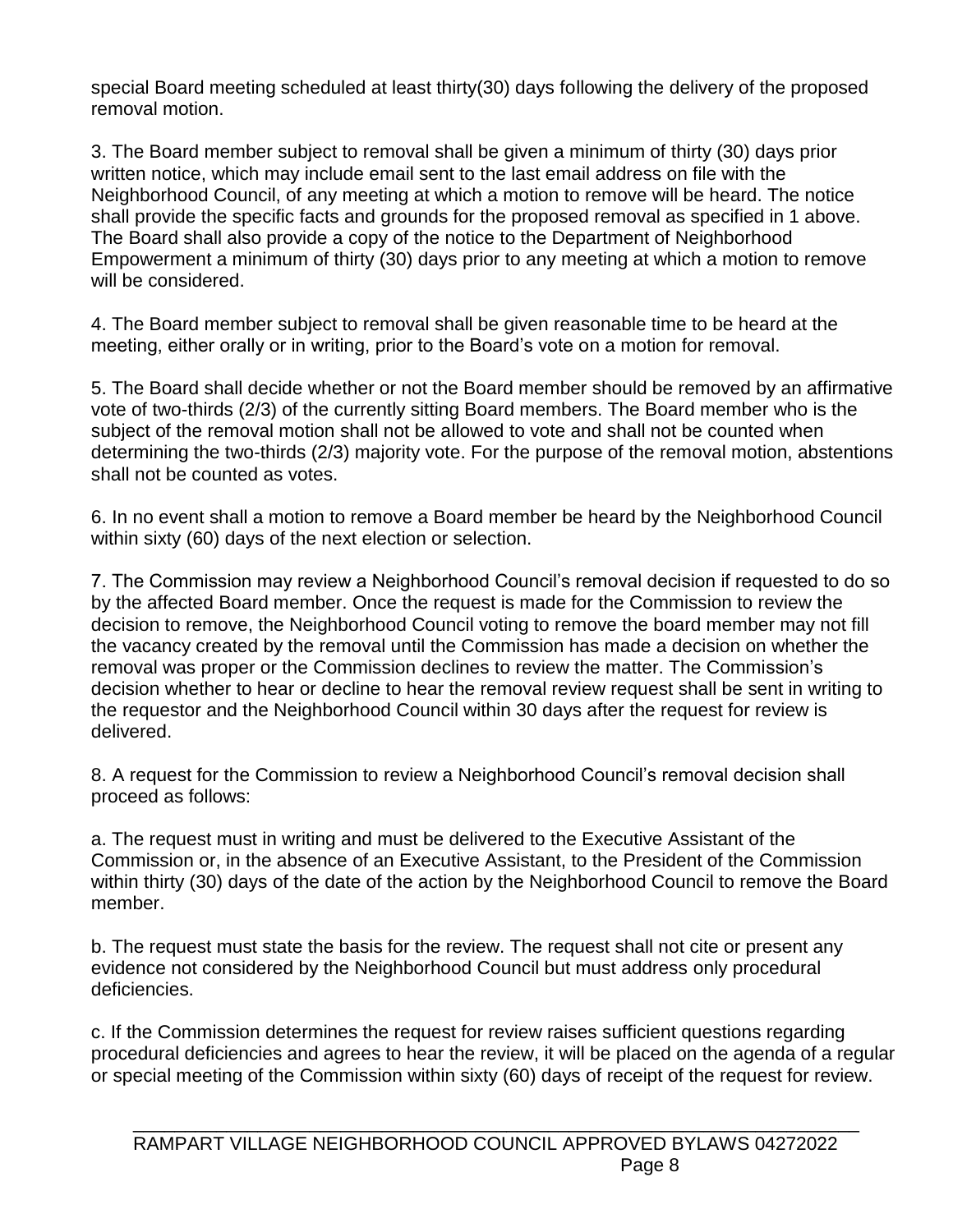d. At the review the Commission will determine if the facts as presented support the removal motion and if the procedures set out in this policy were correctly applied.

e. If the Commission determines that there were either factual or procedural deficiencies, the Commission may either reinstate the Board member or return the matter to the Neighborhood Council for further consideration.

f. If the Commission returns the matter for further consideration and the Neighborhood Council does not act within sixty (60) days of the Commission's decision the Board member will be considered reinstated.

g. During the period of appeal the Board member shall not be counted as part of the Board for any quorum and shall not participate in any Board actions.

h. If the matter is returned to the Neighborhood Council for further consideration the Board member shall not be counted as part of the Board for any quorum and shall not participate in any Board actions until the Board takes action as requested by the Commission or until the expiration of the sixty (60) day time period.

9. This policy is not intended to restrict or eliminate a Neighborhood Council's ability to remove or render ineligible to serve, Board members who fail to attend meetings, join committees, maintain their stakeholder status, or perform other duties as may be described in the Neighborhood Council's bylaws and/or standing rules. Nor is it intended to limit a Neighborhood Councils ability to remove committee chairs or committee members according to the Neighborhood Council's bylaws and/or standing rules.

## **Section 10: Resignation**

A Board member may resign from the Council, by submitting a written resignation to the President and the Secretary and the position shall then be deemed vacant. It is suggested that thirty (30) days notice be given when tendering a resignation of a Board seat. The Board does not have to vote to accept a resignation.

Upon resignation a Board member shall immediately return any RVNC or LA City supplies, records, material or property in their custody.

## **Section 11: Community Outreach**

The RVNC Board shall direct a system of outreach be instituted to inform Stakeholders as to the existence and activities of the RVNC, including its Board elections, and to encourage all Stakeholders to seek leadership positions within the RVNC.

All Board members shall be responsible for participating in the RVNC's outreach efforts.

## **ARTICLE VI OFFICERS**

## **Section 1: Officers of the Board**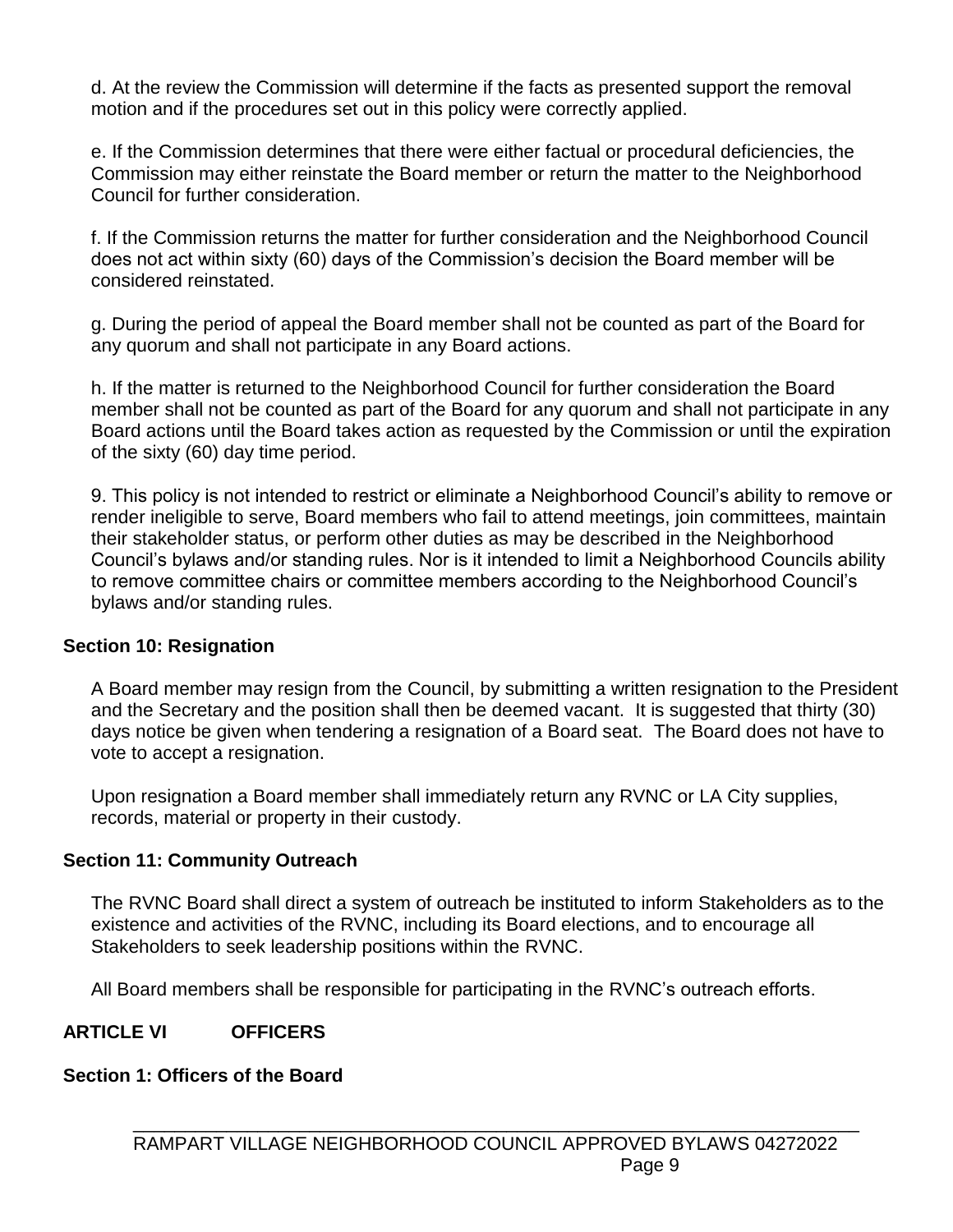Executive Officers of the Board of Directors shall be President, Vice-President, Treasurer, and Secretary.

#### **Section 2: Duties and Powers**

The duties of the Executive Officers shall include:

#### A. PRESIDENT

Shall be the presiding Officer of the Board.

Shall serve as Chair of the Board and Executive Committee meetings.

Shall prepare the agenda for the Executive Committee meeting.

Shall appoint committee chairperson(s) of AdHoc committees, unless otherwise stated in these bylaws.

Shall serve as the official spokesperson and representative of the RVNC.

#### B. VICE-PRESIDENT

Shall perform the duties of the President if the President is not able to do so or when otherwise requested to do so by the President.

Shall assist the President in carrying out the official business of the Board.

Shall Chair at least one (1) Standing Committee.

Shall represent the RVNC at citywide or regional Neighborhood Council meetings, except for those meetings for which specific other representative/s have been appointed.

Shall maintain oversight of Standing and Ad Hoc Committees.

Shall be the second signatory for financial expenditures.

## C. TREASURER

Shall serve as Chair of the Budget, Finance, and Grants Committee.

Shall establish an accounting system for the RVNC.

Shall maintain the records of the RVNC's finances and book of accounts.

Shall prepare any financial reports for the Department pursuant to the Plan for a Citywide System of Neighborhood Councils ("Plan").

Shall receive and disburse all RVNC funds with Board approval.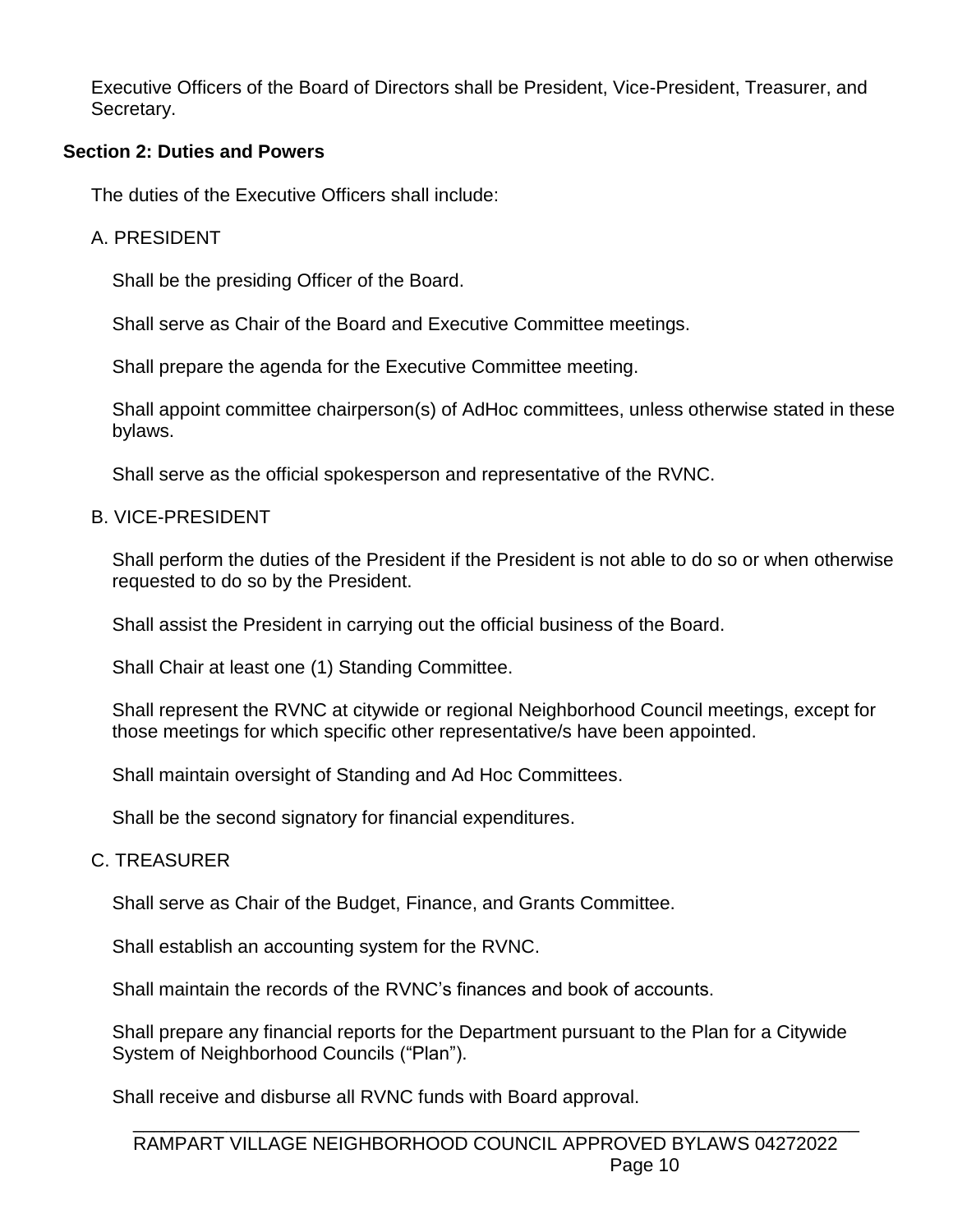Shall provide monthly expenditure reports (MERs), for Board approval.

See ARTICLE IX for additional duties.

D. SECRETARY

Shall be responsible for the taking of the minutes of all RVNC Board and Executive Committee meetings and present them for approval at the next meeting.

Shall keep a log or record of Board member attendance for meetings and activities.

Shall receive and log all communications and present them promptly to the Board.

Shall be responsible for the posting of agendas for all Board and Executive Committee meetings.

Shall maintain the RVNC calendar in conjunction with the Webmaster.

Shall provide administrative support to Board Officers, and any other duties prescribed and approved by the Board.

Shall serve as the Officer of Service for the RVNC.

## **Section 3: Selection of Officers**

The Executive Officers will be selected by the Board from those Board members who wish to serve in these positions. Nominations and selections for these positions will take place no later than the second meeting following the general election and filled by majority vote of the Board members present and voting. A Board member cannot serve as an Executive Officer on the RVNC if they are concurrently serving as a Board member on another Neighborhood Council. Executive Officers serve at the will of the Board and may be removed by a two-thirds (2/3) vote of the Board members present once quorum is established at any Board meeting.

## **Section 4: Officer Terms**

Executive Officers shall serve two (2) year terms or until the seating of a newly elected Board.

# **ARTICLE VII COMMITTEES AND THEIR DUTIES**

Unless specified below, any RVNC Stakeholder is eligible to serve on any committee and the RVNC Board will encourage full and broad participation in all committees.

# **Section 1: Standing Committees**

Standing Committees will meet regularly, but at least once every three (3) months, and report to the RVNC Board, as necessary, or at the RVNC Board's request. A minority report may also be presented.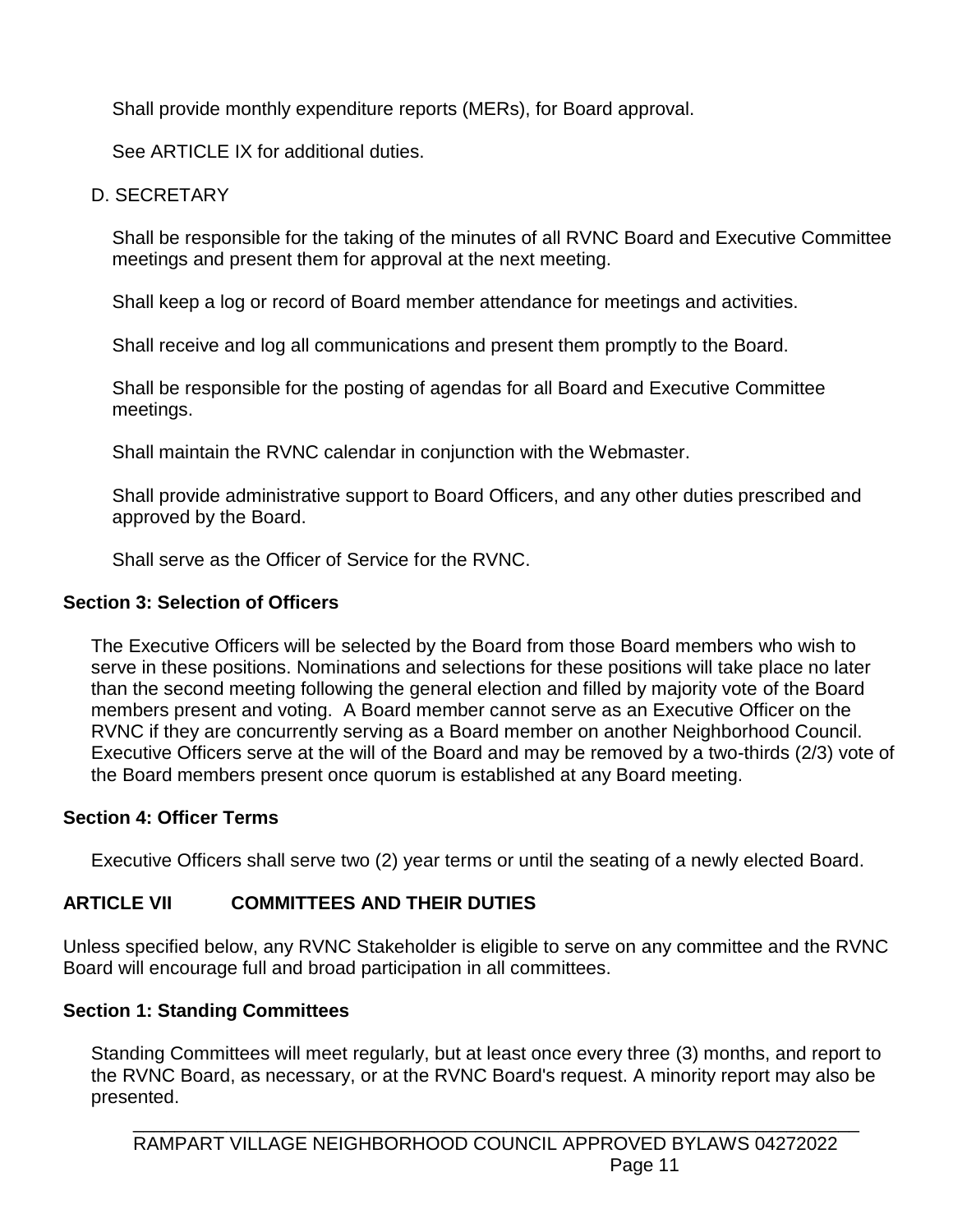The Standing Committees of the RVNC shall be:

## A. Executive Committee

The mission of the RVNC Executive Committee is to set the agendas for the RVNC. It is chaired by the President and consists of the following Board Officers: Vice-President, Secretary, Treasurer and one (1) other Board member. The other Board member shall be selected by a majority vote of the non-Executive Board members.

The Executive Committee conducts its business by reviewing and prioritizing agenda requests for Board action by motion or letter or announcements submitted by RVNC Stakeholders, governmental entities, and other interested individuals and organizations. The Executive Committee has the discretion to postpone an agenda request, refer it to a specific RVNC Committee for review and recommendation, treat it as an announcement, or consider and resolve it as not being within the purview of the RVNC. The Executive Committee should not participate in a discussion of the merits of a proposed agenda item.

## B. Budget, Finance and Grants Committee

The mission of the RVNC Budget, Finance and Grant Committee is to educate Stakeholders on the budget process and to oversee the procurement and purchasing of all requests for financial support and grants received from community organizations and Stakeholders.

The Treasurer shall chair this committee. In addition to the above it is responsible for preparing the annual budget package for presentation to the RVNC Board. It reviews all funding requests and identifies appropriate budget line items.

## C. Community Relations, Outreach and Social Networking Committee

The mission of the RVNC Community Relations, Outreach and Social Networking Committee is to provide pathways for the RVNC to connect to the Rampart Village community, and to encourage and support activities that increase the awareness of the local community for the activities, goals, and mission of the RVNC and other government entities.

Specific goals of this Committee shall include:

- 1. Leveraging technology to improve stakeholder participation and stakeholder access to information about the Rampart Village community.
- 2. Promoting the RVNC at citywide events and within Rampart Village boundaries.
- 3. Working in conjunction with other committees, communities, regional and citywide alliances
- 4. Maintaining and increasing the RVNC e-mail list.
- 5. Developing and maintaining a telephone tree data base of Stakeholders and Board Members.
- 6. Working toward the presentation of semiannual Town Halls.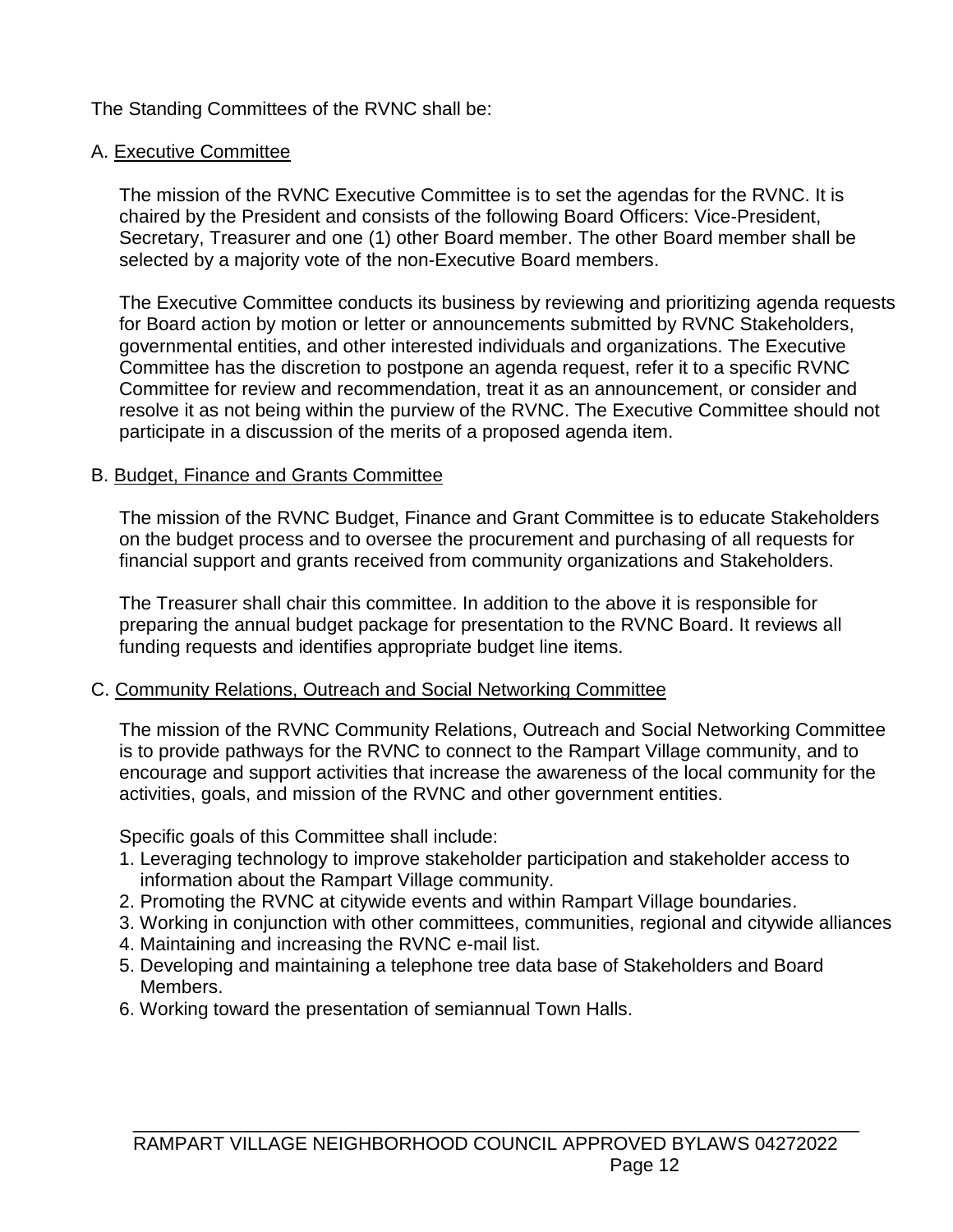## D. Planning, Parks, Public Works and Land Use Committee

The mission of the Planning, Parks, Public Works and Land Use Committee shall be to receive and review public input, report on and make recommendations of action to the Board on land use and planning issues. The Committee will monitor and report to the Board on zoning and planning issues for specific projects and developments located within the RVNC boundaries and adjacent areas.

The Committee shall also seek to maximize the use of our parks while maintaining good neighbor relations with those living immediately adjacent to them. The Committee will recommend ways to improve park equipment, facilities, programs and staffing.

*The members of this committee shall be selected by a majority vote of Board members present at a noticed RVNC Board meeting.*

E. Public Safety, Housing and Transportation Committee

The mission of the Public Safety, Housing and Transportation Committee shall be to serve as the primary RVNC entity for Public Safety, Housing and Transportation issues and policies planning. It shall provide assistance to Stakeholders seeking solutions that could mitigate safety issues and will address emergency preparedness, homelessness, housing opportunities, traffic and transportation issues in the RVNC neighborhood.

## **Section 2: Ad Hoc Committees**

A. The Board may create Ad Hoc Committees as needed to deal with temporary issues. Ad hoc committees shall be agendized, posted and conducted in keeping with the Brown Act.

## **Section 3: Committee Creation and Authorization**

- A. Committees shall serve in an advisory capacity to the full RVNC Board and may not take any action without Board approval. All committee recommendations to the Board shall state: "The Committee recommends that the RVNC take the following action..."
- B. Additional Standing Committees may be created by amending these bylaws. Unless otherwise stated in these bylaws Standing Committee Chairs shall be selected by a majority vote of the Board in attendance at a noticed RVNC Board meeting and Standing Committee members shall be appointed by the Committee Chair. Standing Committees must have at least three (3) members.
- C. Ad Hoc Committees may be established as deemed appropriate by the Board to carry on the work of the RVNC. The Board shall appoint or remove Ad Hoc committee Chairs, by majority vote. Unless otherwise stated in these bylaws, Ad Hoc Committee Chairs shall appoint their committee's members. All Ad Hoc committees shall be given a termination date at the time of creation, but shall automatically terminate within one (1) year following the date of creation or at the seating of a new Board. If an Ad Hoc committee has not met within any ninety (90) day period it shall automatically be dissolved.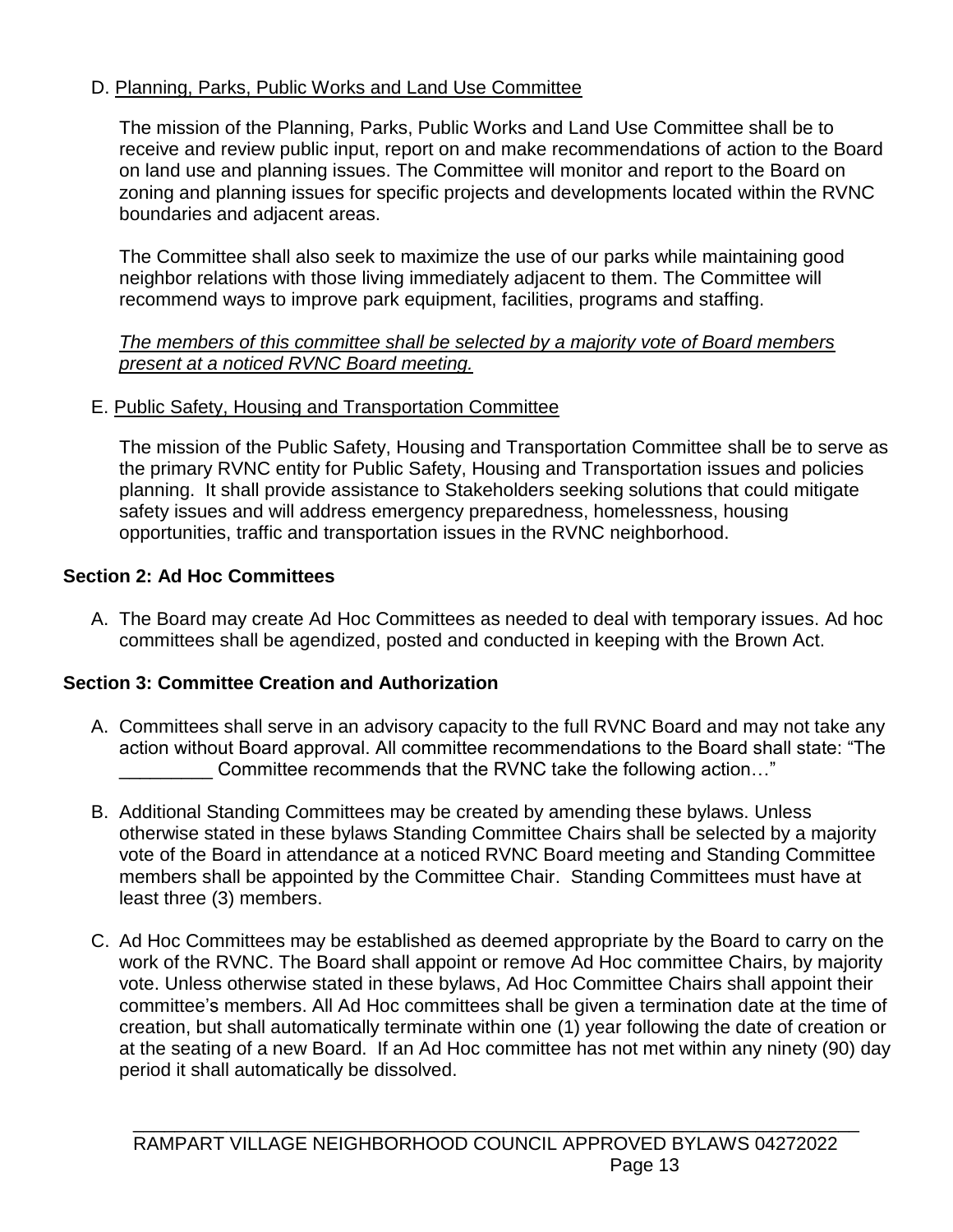D. Committee members and Chairs may be removed in the same manner in which they were appointed.

## **ARTICLE VIII MEETINGS**

All meetings will be conducted under the provisions of the BROWN Act and all meetings will be open to the public and posted according to the prevailing Board of Neighborhood Commissioners policy. Public comment will be taken after the presentation of an item and before the item is voted on. A public-comment period for non-agendized items will be a part of each meeting.

## A. Regular Meetings

The Board will meet at least once a quarter, or as often as the Board requires, within the boundaries of the council.

## B. Special Meetings

The President or three (3) Board Officers may, at their discretion, call a Special Meeting which must be properly noticed, to allow the RVNC to discuss and cast a vote on a timely issue (s).

## C. Committee Meetings

Committee meetings are subject to and shall be conducted in accordance with the dictates of the Brown Act. All committees shall: produce meeting minutes for every committee held; approve minutes, amended or otherwise at the next committee where there is a quorum of the committee members; send approved minutes to the Secretary and to the Vice-President no more than 7 calendar days following approval.

## **Section 1: Meeting Time and Place**

Meeting time and location shall be determined by the Board.

## **Section 2: Agenda Setting**

The agenda for Regular Board meetings shall be set by a majority vote of the Executive Committee. Any Stakeholder can request that a matter be placed on the Agenda for any Board meeting by making such request to the Secretary at least one hundred and twenty (120) hours prior to the Executive Committee meeting. Committee meeting agendas shall be created by the Committee Chair. In the absence of an Executive Committee meeting the President shall create the agenda for a Board meeting.

## **Section 3: Notifications/Postings**

Notice of a Regular Board meeting shall be a minimum of seventy-two (72) hours in advance of the meeting and at least twenty-four (24) hours in advance of a Special meeting. At a minimum, meeting notices shall be posted in compliance with the Ralph M. Brown Act and in compliance with City of Los Angeles Neighborhood Council posting policy. An updated listing of the Neighborhood Council's physical posting location/s shall be kept on file with the Neighborhood Council.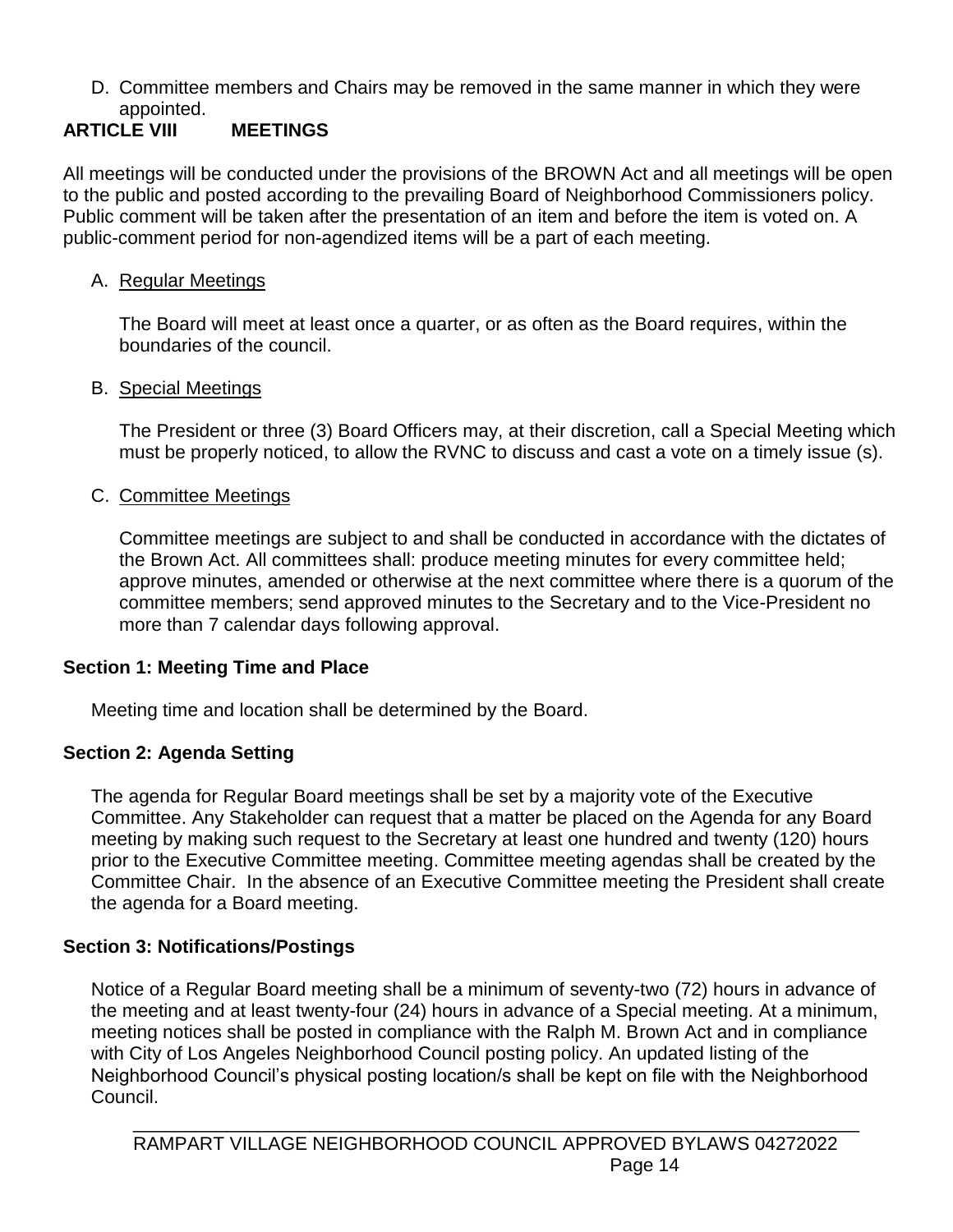#### **Section 4: Reconsideration**

The RVNC shall follow Robert's Rules of Order on reconsideration.

## **ARTICLE IX FINANCES**

The RVNC agrees to comply with all financial accountability requirements as specified by City ordinance and in the Plan and as stated in the City's Certification Application. The RVNC further agrees to comply with all financial reporting requirements as prescribed by the Department of Neighborhood Empowerment.

#### A. TREASURER REQUIREMENTS FOR BOOKKEEPING AND ACCOUNTING SYSTEM:

The Treasurer shall establish and oversee a system of bookkeeping and accounting for the RVNC that complies with Generally Accepted Accounting Principles and conforms to all applicable local, state, or federal laws. The Treasurer may request authorization from the other members of the Board of Directors to retain a financial professional to assist in creating a bookkeeping and annual accounting system. The Treasurer may also request the assistance of the Department when implementing it. The Treasurer, however, shall be ultimately responsible for the maintenance of the system of bookkeeping and accounting and for the protections of all RVNC assets.

#### B. INSPECTION OF COUNCILS FINANCIAL STATEMENTS:

The RVNC is subject to and will comply with the Public Records Act, but the RVNC does not determine the time frames and requirements established under State Law. If the RVNC receives a request for any record it must immediately contact the Department and the City Attorney. The RVNC's financial statements, books, and accounts shall be open by appointment for inspection by any member of the public and posted on the RVNC website, if available.

#### C. TREASURER'S REPORT AT BOARD MEETINGS:

At each Regular meeting, the Treasurer shall provide to the Board detailed reports of the RVNC's accounts for their approval.

#### D. FINANCIAL STATEMENTS FOR THE DEPARTMENT OF NEIGHBORHOOD EMPOWERMENT:

The Treasurer shall be responsible for preparing or coordinating the preparation of a financial statement for the Department each fiscal year on the date prescribed by the Department. The Treasurer shall also coordinate and cooperate with the Department on establishing a process and/or a system by which the RVNC's finances and book of accounts can be reviewed by the Department pursuant to the Plan.

#### E. DISSOLUTION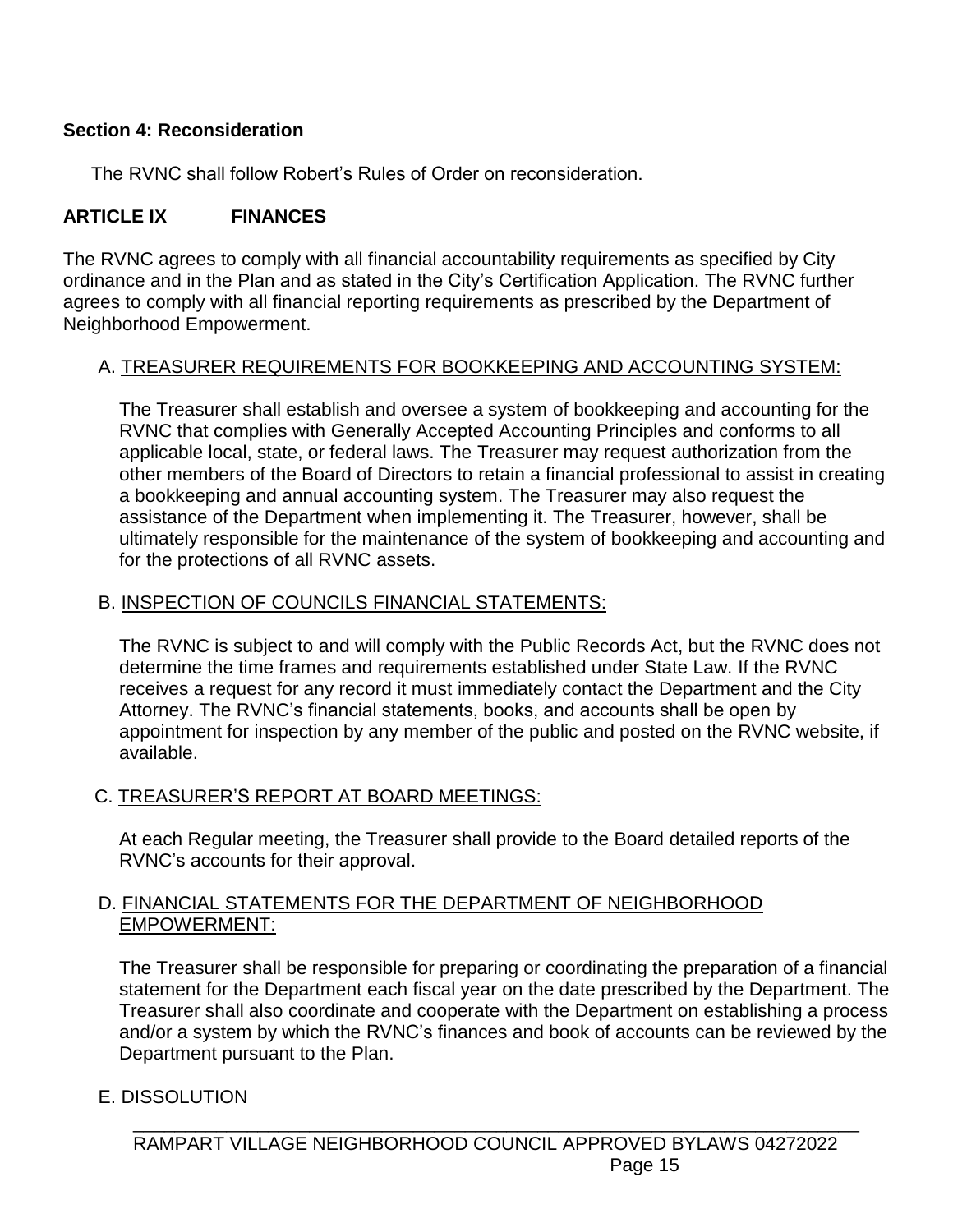The RVNC may be dissolved by at least a three-fourths (3/4) vote of the eleven (11) Board members at any regular Board meeting, provided that notice is given as per Article VIII, Section 3 of these bylaws. Dissolution shall be in accordance with the decertification procedures established by the Department.

In the event of dissolution, all assets shall be disposed of in a manner prescribed by law, but none shall inure to any Board member or Stakeholder, except for the legitimate payment of monies owed for purposes previously approved by the Board. All City assets shall be returned to the City.

## **ARTICLE X ELECTIONS**

## **Section 1: Administration of Election**

 The Neighborhood Council's election will be conducted pursuant to any and all City ordinances, policies and procedures pertaining to Neighborhood Council elections.

## **Section 2: Governing Board Structure and Voting**

The number of Board seats, the eligibility requirements for holding any specific Board seats, and which Stakeholders may vote for the Board seats are noted in Attachment B.

All voters will be able to cast a ballot. All voters can vote once in each category, except the Community Interest Stakeholders, who shall only vote for the Community Interest Board Officer position. The candidate(s) receiving the highest number of votes in each category will be elected, up to the allowable number of seats. No absentee, or proxy voting will be permitted.

## **Section 3: Minimum Voting Age**

Except with respect to a Youth Board Seat, a stakeholder must be at least 16 years of age on the day of the election or selection to be eligible to vote. [See Admin. Code §§ 22.814(a) and 22.814(c)]

## **Section 4: Method of Verifying Stakeholder Status**

 Voters will verify their Stakeholder status by providing acceptable documentation. Stakeholder status may also be established by means of declaring a stake (or interest) in the neighborhood

and

providing documentation supporting that declaration.

## **Section 5: Restrictions on Candidates Running for Multiple Seats**

A candidate shall declare their candidacy for no more than one (1) position on the RVNC Board during a single election cycle.

## **Section 6: Other Election Related Language**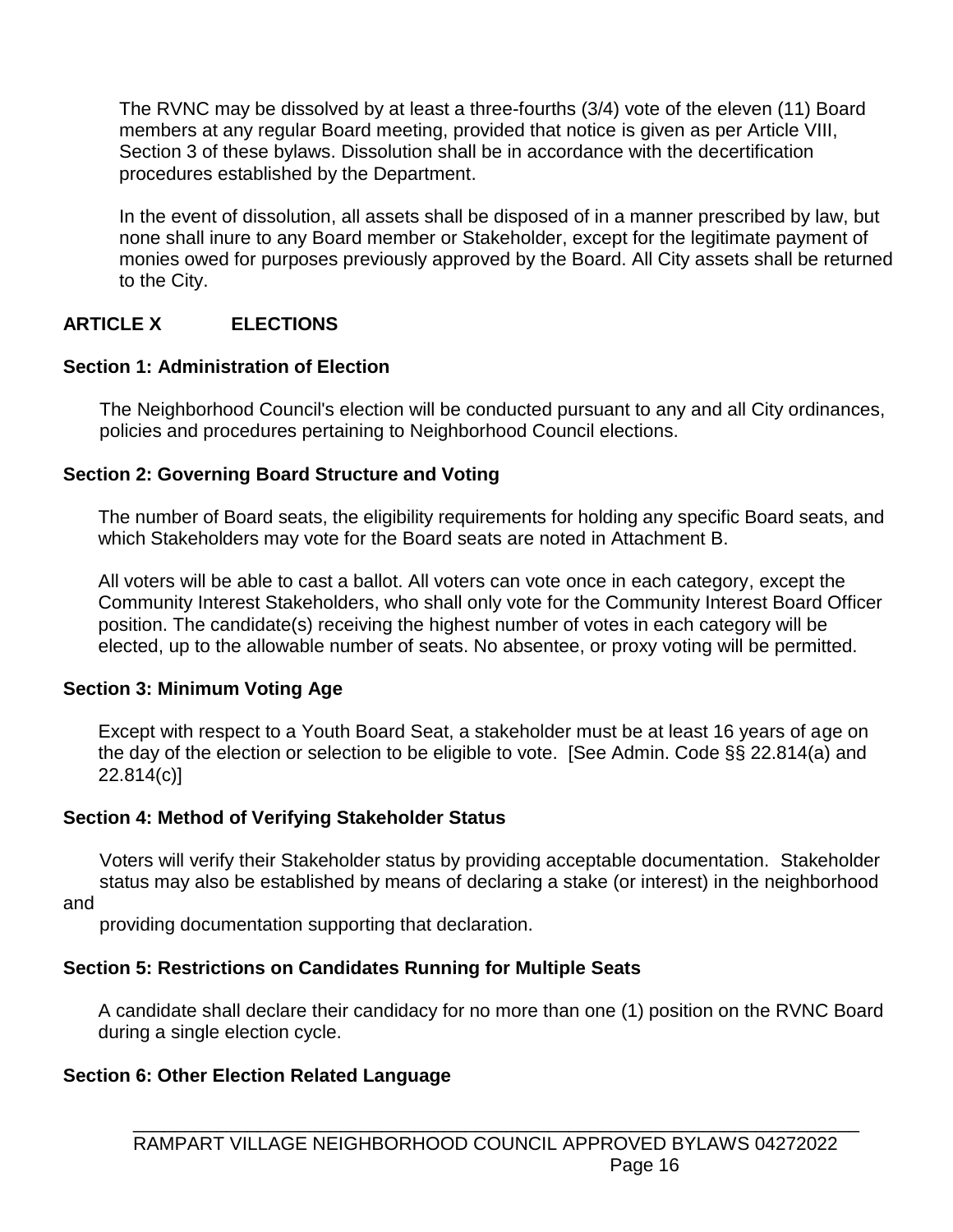## The RVNC shall follow the Election Procedures established by the City of Los Angeles. **ARTICLE XI GRIEVANCE PROCESS**

The RVNC grievance process shall only resolve disputes involving compliance with these bylaws. No grievances shall be allowed against individuals. Grievances may only challenge the actions of the RVNC Board and shall not address a Stakeholders mere disagreement with a position taken by the Board or a committee. Board members are not permitted to file a grievance against another Board member or against the entire Board, except as permitted under the City's grievance policy. The Neighborhood Council will follow the City's policy and/or rules regarding the handling of grievances.

- A. Any grievance by a Stakeholder must be submitted in writing to the Board Secretary who shall cause the matter to be placed on the agenda for the next regular Board meeting.
- B. At that meeting, the Board shall refer the matter to an Ad Hoc Grievance Panel comprised of three (3) non-Board Officer Stakeholders randomly selected by the Board from a list of Stakeholders who have expressed an interest in serving from time-to-time on such a panel.
- C. Within two (2) weeks of the panel's selection, the panel shall coordinate a time and place to meet with the person(s) submitting a grievance and a Board representative to discuss ways in which the dispute may be resolved.
- D. Within one (1) week following such meeting, a member of the panel shall prepare a written report to be forwarded to the Secretary to the Board outlining the panel's collective recommendations for resolving the grievance. The Board should receive a copy of the panel's report and recommendations prior to a Board meeting, but, in accordance with the Brown Act, the matter shall not be discussed among the Board members until it is heard publicly at the next regular Board meeting.

## **ARTICLE XII PARLIAMENTARY AUTHORITY**

- A. All meetings of the Board shall be conducted in accordance with the current edition of Robert's Rules of Order, except when superseded by applicable law, these bylaws, or any adopted Standing Rules of order. An unbiased Parliamentarian may be appointed by the President to assist in the resolution of parliamentary issues.
- B. Standing Rules may be adopted by the Board to supplement these Bylaws. Such rules shall be in addition to these Bylaws and shall not be construed to change or replace any Bylaw. In the case of conflict between these Bylaws and a Standing Rule, these Bylaws shall prevail. Standing Rules may be adopted, amended, or repealed by a simple majority vote of the Board.
- C. Committees may choose their parliamentary authority from Robert's Rules of Order, Rosenberg's Rules, Consensus or other.

# **ARTICLE XIII AMENDMENTS**

The Board may approve an amendment to the Bylaws by a vote of three-quarters (3/4) of the members present and voting once quorum is established at any regular Board meeting. Proposed amendments must be submitted in writing to the Secretary at least ten (10) days prior to the Board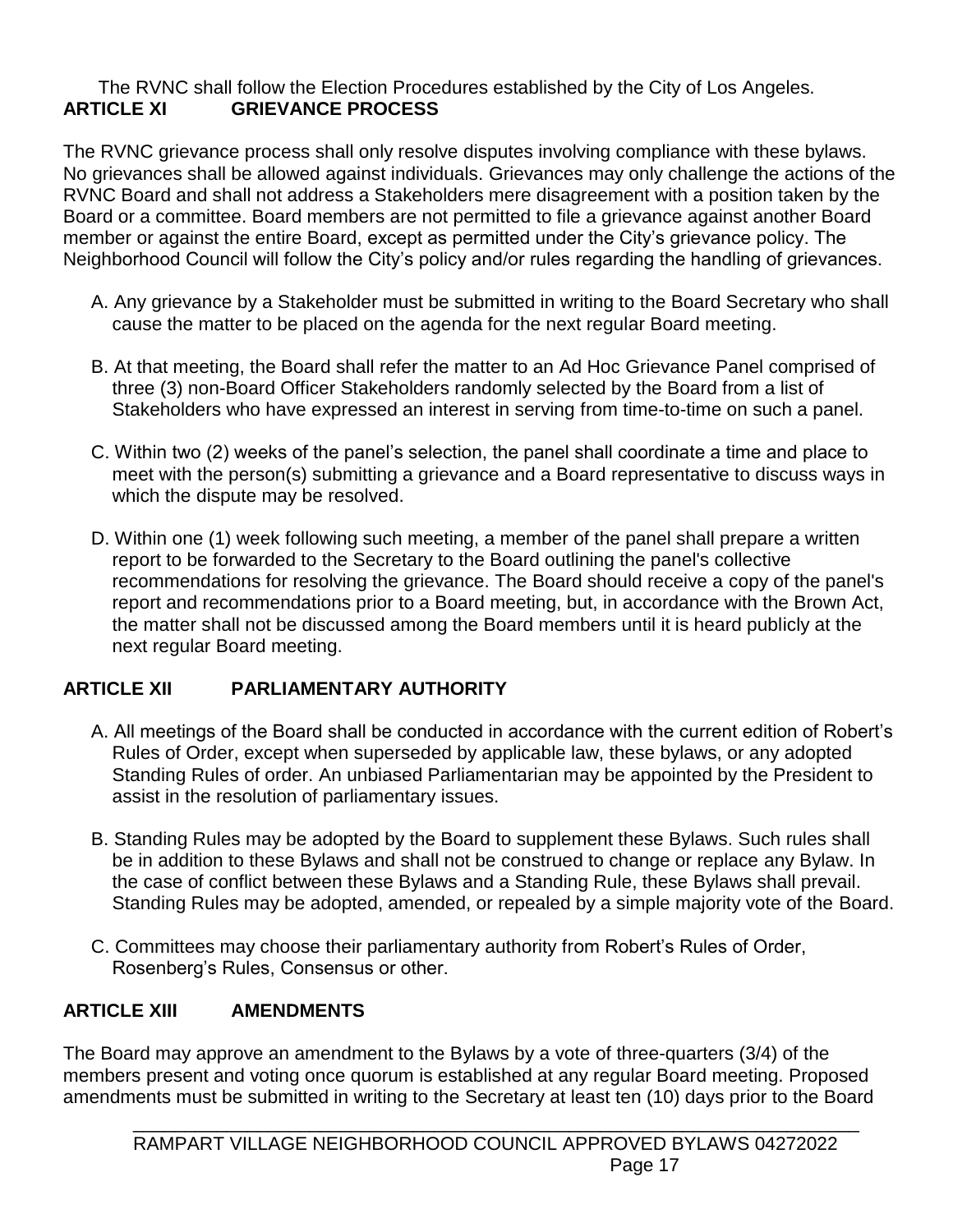meeting in order to be considered. If approved, the proposed amendment shall be submitted to the Department in accordance with the Plan and shall not become effective until approval by the Department.

## **Article XIV COMPLIANCE**

The RVNC Board, its representatives, and all Community Stakeholders shall comply with these Bylaws and with any additional Standing Rules or Procedures as may be adopted by the Board as well as all local, county, state and federal laws, including, without limitation, the Plan, the City Code of Conduct, the City Governmental Ethics Ordinance (*Los Angeles Municipal Code Section 49.5.1*), the Brown Act (*California Government Code Section 54950.5 et seq*.), the Public Records Act, the American Disabilities Act, and all laws and governmental policies pertaining to Conflicts of Interest.

A conflict of interest occurs any time an agenda item is before the Board that involves:

A. A business in which a Board member or a member of her/his family has an investment; B. An entity of which a Board member is an officer or director or holds some position of management;

C. Real property in which a Board member or a member of her/his family has an interest;

D. A source of income to a Board member or a member of her/his immediate family;

E. A source of gifts to a Board member;

F. Any person or entity with which the Board member has a relationship other than in the Board member's capacity as a City official (e.g. a friend, person with whom a Board member has a business relationship or an organization in which a Board member hold some position of importance.)

All Board members will announce when such a conflict of interest arises at the beginning of the discussion of any such matter and shall recuse them self on any matter in which they have such a conflict. A recused Board member shall leave the meeting room until the agenda item is resolved.

## **Section 1: Code of Civility**

The RVNC, its representatives, and all Community Stakeholders shall conduct all RVNC business in a civil, professional and respectful manner. Board members will abide by the Commission's Neighborhood Council Board Member Code of Conduct Policy.

## **Section 2: Training**

All Board members shall take the mandated State of California Ethics training or they will not be eligible to vote on any RVNC items of business until they comply and submit a certificate of compliance to the Vice President. In addition, all Board members are encouraged to take training in the fundamentals of Neighborhood Councils, including, but not limited to, funding, workplace violence, and sexual harassment trainings provided by the City. All board members must take ethics and funding training prior to making motions and voting on funding related matters.

## **Section 3: Self Assessment**

Every year, the RVNC Board shall conduct a self assessment pursuant to Article VI, Section 1 of the Plan.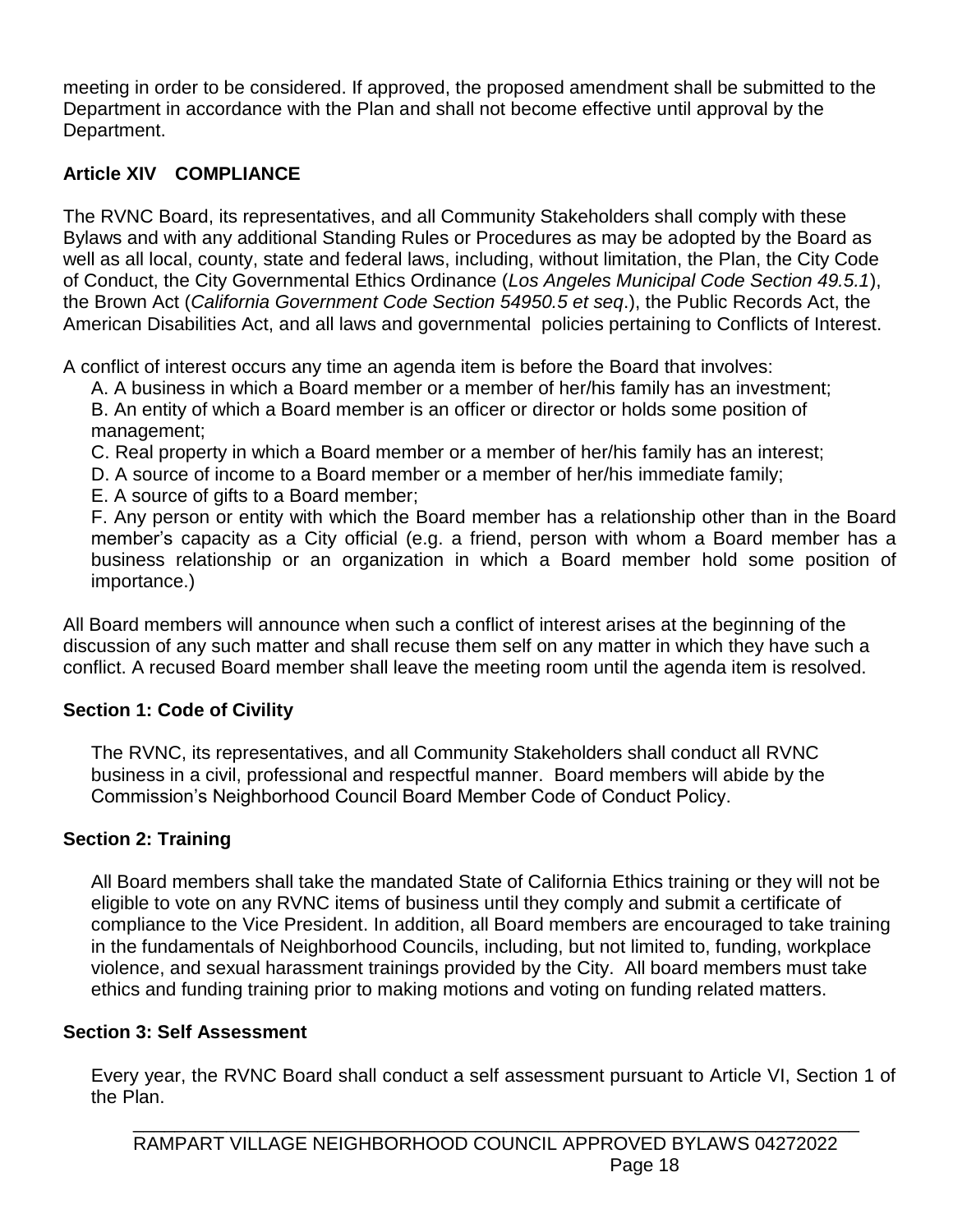